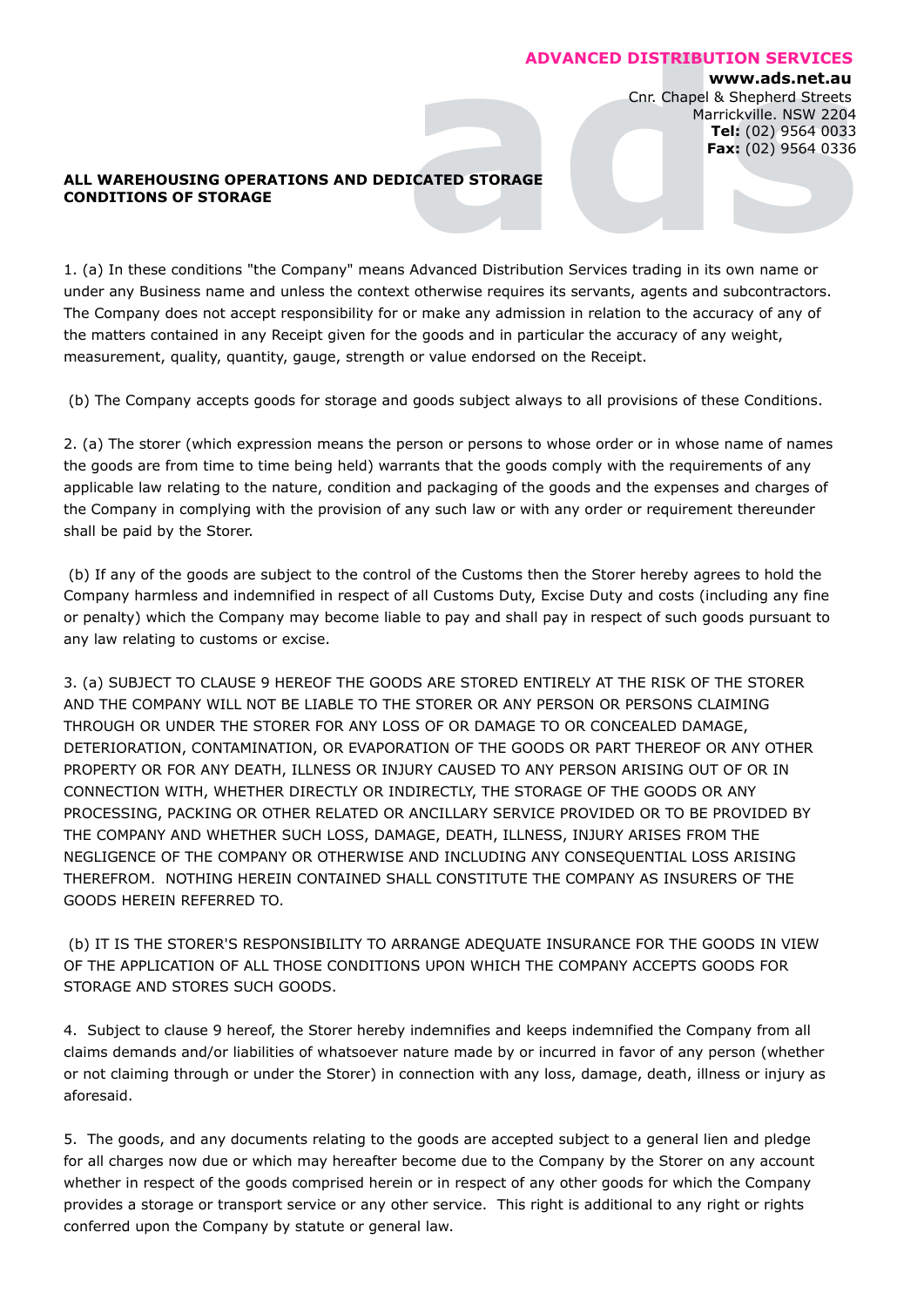**6.** Upon notice in writing being given by or on behalf of the Company to the Storer requiring the Storer to remove such goods or any part of them the Storer must within 1 month from the date of the giving of such notice p remove such goods or any part of them the Storer must within 1 month from the date of the giving of such notice pay any changes to which the general lien and pledge referred to in clause 5 extends and remove and take away such goods or part thereof. Such notice must be given by sending the same through the post to or by leaving it at the Storer's last known place of business. If upon the expiration of 1 month from the giving of such notice the Storer has failed to pay such charges as aforesaid and to remove the goods or part thereof the Company may remove such goods or part thereof and store them in such place and in such manner as it thinks proper and at the risk and expense of the Storer.

7. The Storer hereby warrants that he has full power and authority to deal with the goods and hereby indemnifies and shall keep indemnified the Company against any claim of whatever nature by any person or persons in respect of the goods, including but without limitation any claim by any person in respect of loss of or damage to, or concealed damage, deterioration, contamination, or evaporation of the goods howsoever arising (including but not limited to any negligence by the Carrier).

8. If the charges payable in respect of the goods or part thereof shall be in arrears and unpaid for three (3) months the Company may give seven (7) days notice in writing to the Storer requiring the Storer to pay the charges in arrears and unpaid. such notice may be given in the same manner as provided for in Clause 6 hereof. If upon the expiration of seven (7) days from the giving of such notice the Storer has failed to pay such charges, the Company may open any package or container in which the goods are contained and sell such goods or any part thereof upon such terms as it thinks fit and apply the proceeds in or towards discharge of the charges referred to in clause 5 and the costs of sale without being liable to any person for any loss or damage thereby caused.

9. (1) NOTWITHSTANDING THE PROVISIONS HEREOF THEY SHALL BE READ SUBJECT TO THE TRADE PRACTICES ACT 1974 (CMTH) AND TO ANY IMPLIED TERMS, CONDITIONS OR WARRANTIES IMPOSED BY THAT ACT OR ANY OTHER COMMONWEALTH, STATE OR TERRITORY LEGISLATION INSOFAR AS SUCH MAY BE APPLICABLE AND PREVENTS EITHER EXPRESSLY OR IMPLIEDLY THE EXCLUSION OR MODIFICATION OF ANY SUCH TERM, CONDITION OR WARRANTY.

(2) In cases where Part V Division 2 of the Trade Practices Act 1974 (or equivalent part of any State or Territory legislation) applies to enable the Company to limit its liability, the Company's liability shall be limited as the Company determines to any one of the following:

- (i) the supplying of the storage services again; or
- (ii) the payment of the cost of having the storage services supplied again.

10. The Company's trading terms are net fourteen (14) days from date of invoice. The Company's charges are quoted in Australian dollars (\$A) and all payments by the Storer must be made in Australian dollars (\$A).

11. It shall be the responsibility of the Storer at all times and in all circumstances to ensure that any container or containers or other packaging of the goods and any pallet or pallets which are delivered with the goods and which are required to be returned to the Owner of the containers, packaging or pallets or the nominee of the owner, are returned within the time required for such return by the Owner, or such nominee. The Company accepts no liability for the loss, damage or delayed return of any containers, packaging or pallets whatsoever, which may come into or pass through the possession of the company whether the Company or the Storer holds the containers, packaging or pallets as lessee, bailee, licensee or by any other means whatsoever, and the Storer agrees to indemnity the company against any claims, demands or liabilities arising out of or in connection with such loss, damage or delayed return.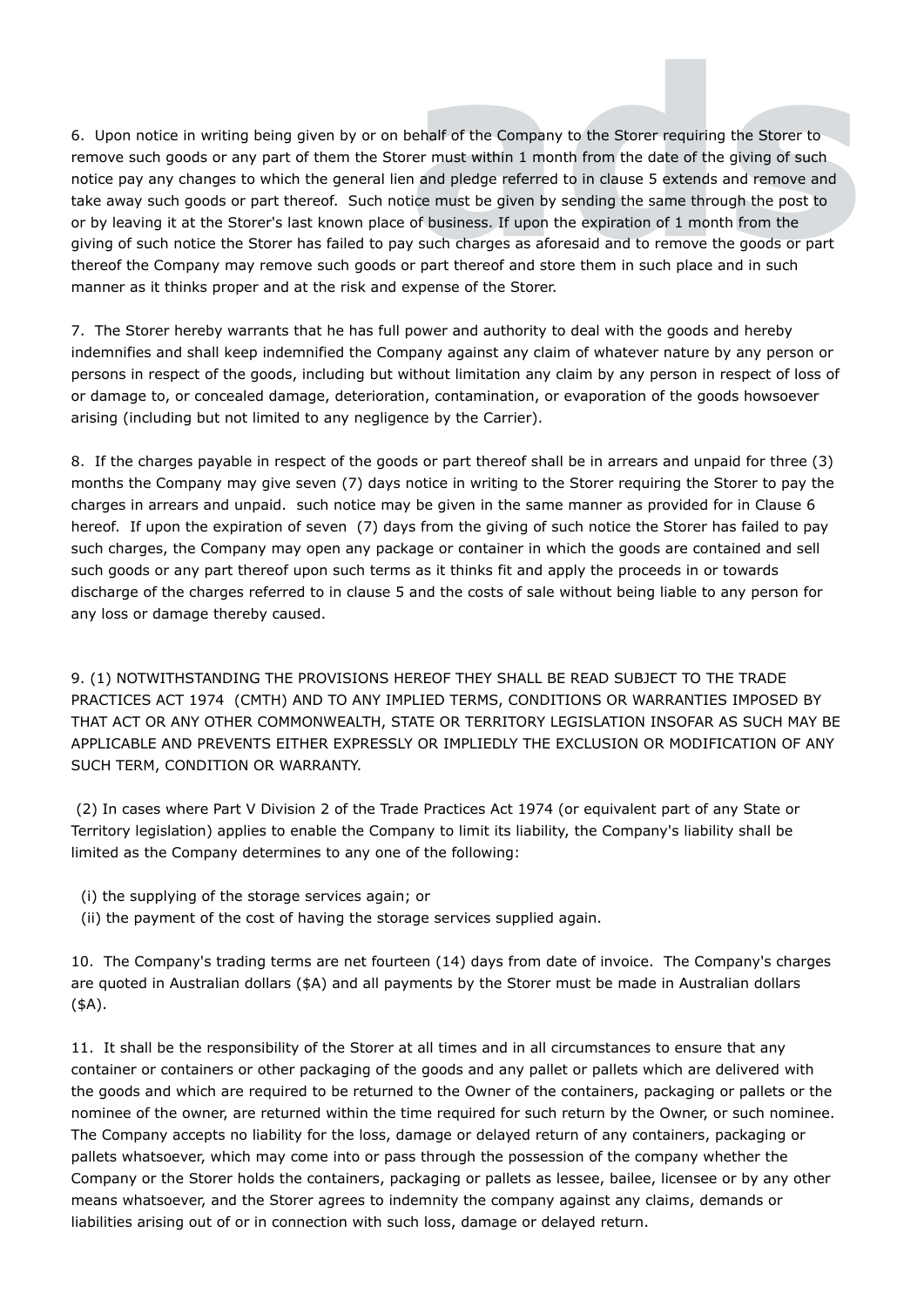12. The Storer authorises the Company (if the Company shall think fit so to do) to contract either in the **Company shall think fi**<br> **e** Storer in relation to<br>
which the goods may<br>
whether subject to any<br>
subject to the condition **d**t so to do) to contract e<br>the goods and their stor<br>be placed or packed and<br>y terms and conditions cons of any bill of lading, either in the<br>rage, or for<br>d to give any<br>or not, and any<br>lease Company's name as principal or as agent for the Storer in relation to the goods and their storage, or for leasing or using any container or pallet in or on which the goods may be placed or packed and to give any receipt for the goods or any container or pallet whether subject to any terms and conditions or not, and any such contract will be made upon the terms and subject to the conditions of any bill of lading, lease agreement, equipment handover agreement, interchange receipt or any other document as the case may require. Where the Company contracts either in the Company's name as principal or as agent for the Storer as referred to in this Clause, the Storer shall indemnify and keep indemnified the Company against all claims and liabilities of whatsoever nature arising out of or in connection with the Company so contracting.

13. The Company may store the goods or have them stored by any method which the Company in its absolute discretion deems fit and notwithstanding any instruction verbal or otherwise that the goods are to be stored in a certain manner. In addition, the Company may arrange for the storage of the goods by an independent contractor or sub-contractor of the Company.

14. Subject to clause 9 hereof, the Storer hereby releases and indemnifies the Company from and against any claims, demands and/or liabilities arising out of or in connection with any personal injury illness or death to any person, damage to any property, or any other loss or damage of any kind whatsoever (including financial loss) caused or contributed to by the goods (whether or not occurring whilst the goods are in the possession of the Company), and howsoever arising including but not limited to any negligence by the Company.

15. In respect of any Clause herein which excludes or in any way limits the liability of the Company in respect of the storage of the goods or which contains an indemnity in favor of the Company, the Company in addition to acting for itself is acting as agent of and trustee for each of its servants and also any other person or company with whom the Company may arrange for the storage of the goods and the servants of such person or company so that its servants and such person or company an his or its servants are parties to this contract so far as the said clause or clauses containing exclusions, limitations of liability or indemnities are concerned and if insofar as may be necessary to give effect to this clause the Company shall hold the benefit of these clauses for its servants and for any such person or company and his or its servants.

16. Quotations are given on the basis of the rates of freight, insurance premiums, warehousing charges, statutory fees, currency exchange rates or any other rates or charges applicable at the time of the quotation. If any changes occur to any of these rates, fees or charges after the quotation has been given, the Company reserves the right to withdraw or revise the quotation, whether or not the quotation has already been accepted.

17. These conditions shall be governed and construed in accordance with the laws of the State in which the storage takes place and any proceedings against the Company shall be brought in that State and not elsewhere within twelve (12) months from the date of contract.

18. All the rights, immunities, indemnities and limitations of liability in these conditions of storage shall continue to have their full force and effect in all circumstances and notwithstanding any breach of contract or of any conditions hereof by the Company.